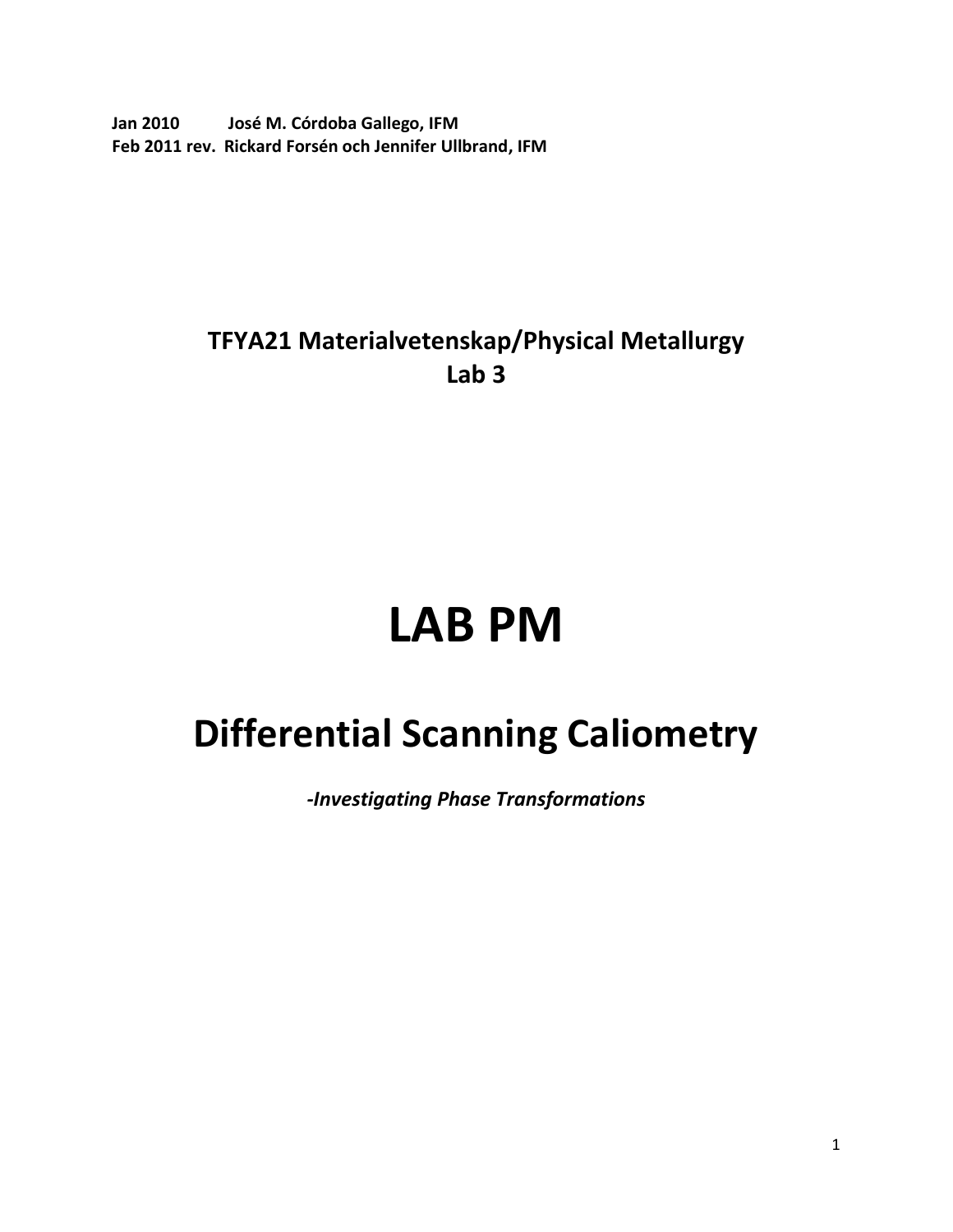### **Contents**

- 1 Introduction
- 2 Basic Thermodynamics
- 3 Typical Phase Transitions
- 4 Thermal Analysis Techniques
	- 4.1 Differential scanning calorimetry
	- 4.2 DSC curves
	- 4.3 Experimental equipment
- 5 Theory and Laboratory Procedure
	- 5.1 Melting/Freezing Aluminum Transformation
	- 5.2. Polymorphic Transformation (Martensite) 5.2.1 Martensitic stainless steels
- 6 References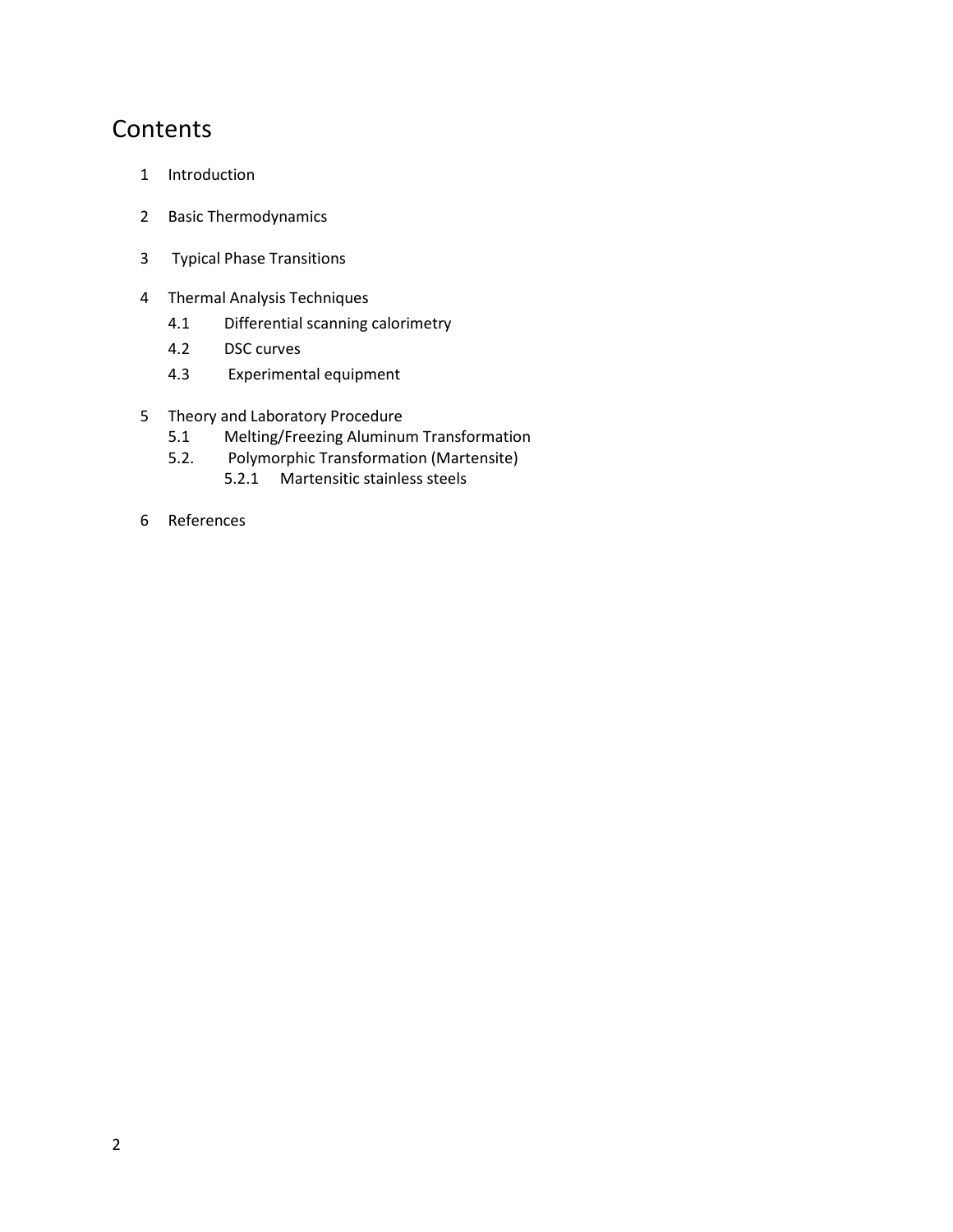#### 1 Introduction

In this laboration we are going to study phase transformations by differential scanning calorimetry (DSC). The amount of energy absorbed/released during a phase transformation and the temperature where it occurs can be determined. This information is useful when determining whether or not a transformation occurs and at what temperature.

We will study the melting and solidification temperatures of Aluminum and the austenite-pearlite phase transformation of steel. The temperatures and the enthalpies involved during the transformations will be determined.

The LabPM is organized by a short introduction to thermodynamic theory needed for the laboration followed by some examples of different phase transitions. The main chapter, 3 and 4 is dedicated to a description of the DSC and the material of interest respectively. In the end the exercises are stated.

2 Basic Thermodynamics

Thermodynamics describes a system (in this case our material and the absorbed or evaporated heat) by various macroscopic variables such as, energy, enthalpy and entropy using a statistical approach. This is very useful since no specific information of the microscopic properties of a material is needed to describe it.

In thermodynamics energy is ordered in to different kinds depending on its origin. Any system has an internal energy, E, due to the bonding state of the material. Work is transforming energy to heat and need to be accounted for e.g. at volume or pressure changes. The enthalpy is defined as the sum of the internal energy and the work done by the system. Here the work considered is only pressure-volume based. Hence,

$$
H = E + W = E + pV
$$

Entropy is another phenomenon that tells us the number of configurations,  $Ω$ , a system can be in. A larger number of configurations give larger entropy. A gas phase has large entropy since the gas particles can be ordered in an almost infinite number of ways. A solid has a lower amount of entropy since the atoms can be ordered in fewer ways (and still remain in the same phase and composition). Usually the entropy increase with the temperature due to thermal vibrations. The entropy is defined as

$$
S = k_B \ln \Omega
$$

where  $k_B$  is the Boltzmann constant.

The Gibbs free energy is the energy that can be extracted from a material taking into account the already consumed energy by work.

$$
G = H - TS
$$

In the DSC we may determine the enthalpies of the phase transformation at a given temperature. The change in enthalpy is due to breaking or creation of bonds but could also be a result of work done by the system. If the material changes its volume due to e.g. a phase transformation, say, between liquid and gas the material performs work to keep the pressure constant. From the DSC data, we can determine the amount of energy required to raise the temperature of the material by e.g. one degree at constant pressure. This is known as the heat capacity of the material at constant pressure (can also be given at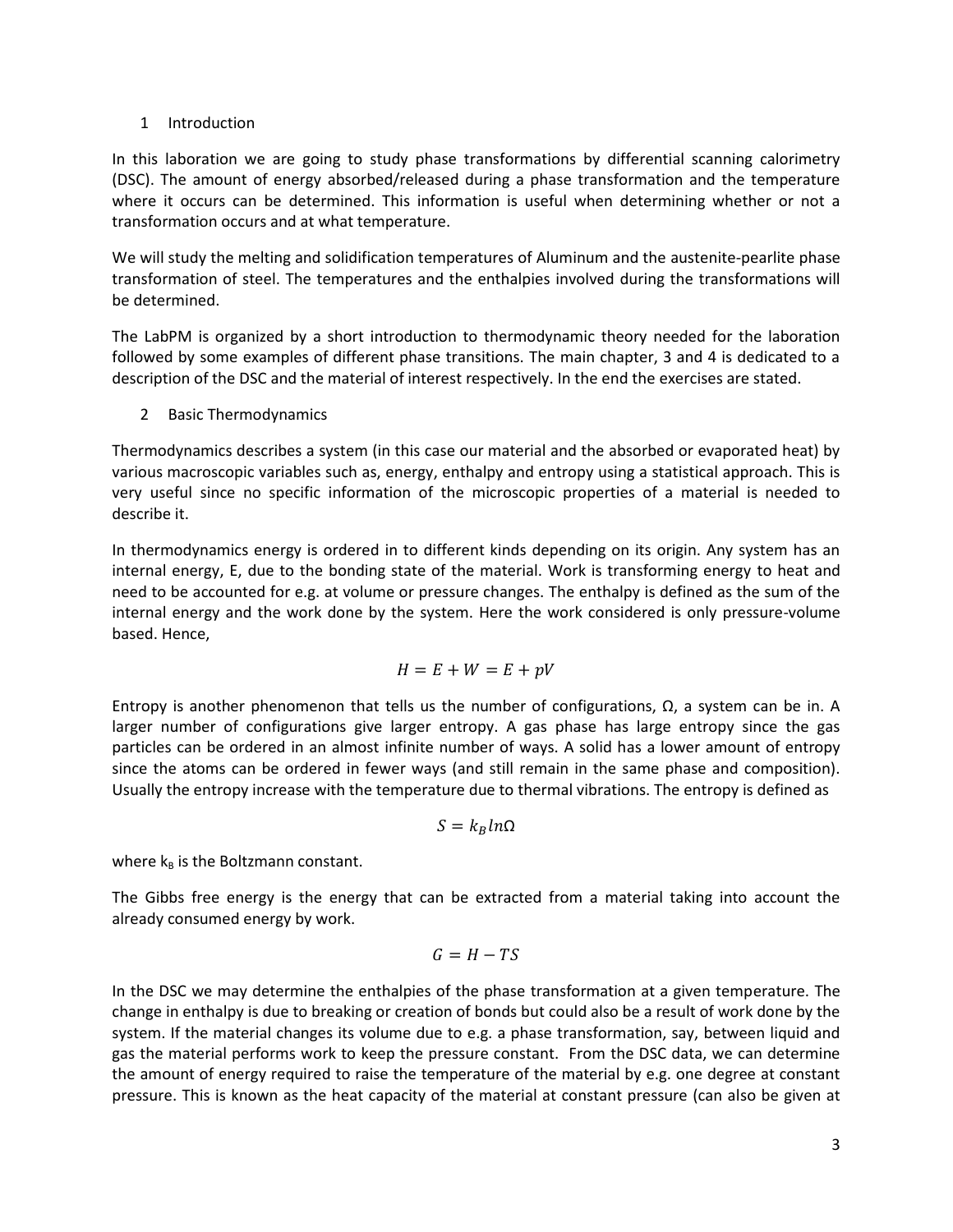constant temperature). Experimentally it is easier to keep the pressure than the volume of the system constant,

$$
C_p = \left(\frac{dH}{dT}\right)_p
$$

where H is the enthalpy, T is temperature and p is pressure. The *specific* heat capacity is the energy required to raise *a certain amount* of the material by I degree,

$$
C_p = \frac{1}{a} \left(\frac{dH}{dT}\right)_p
$$

where a can be number of grams or number of moles.

3 Typical Phase Transitions

At the phase transition point (for instance, boiling point for water) the two phases of water, liquid and vapor, have identical free energies and therefore are equally likely to exist. Below the boiling point, liquid-water is the more stable state of the two. At boiling point liquid and vapor are equally stable and above boiling point vapor is more stable than liquid state of water.

Phase transitions can occur between solid, liquid and gas, but there exist a large number of other phase transformations, some of them are listed below:

A *eutectic transformation*, in which a two component single phase liquid is cooled and transforms into two solid phases. The same process, but beginning with a solid instead of a liquid is called a eutectoid transformation.

A *peritectic transformation*, in which a two component single phase solid is heated and transforms into a solid phase and a liquid phase.

A *spinodal decomposition*, in which a single phase is cooled and separates into two different compositions of that same phase.

The transition between the ferromagnetic and paramagnetic phases of magnetic materials at the *Curie point*.

The *martensitic transformation* which occurs as one of the many phase transformations in carbon steel and stands as a model for displacive phase transformations.

Changes in the *crystallographic structure* such as between ferrite and austenite of iron.

The *emergence of superconductivity* in certain metals when cooled below a critical temperature.

It is sometimes possible to change the state of a system non-adiabatically in such a way that it can be brought past a phase transition point without undergoing a phase transition. The resulting state is metastable, i.e. not theoretically stable, but quasistable. See superheating, supercooling and supersaturation.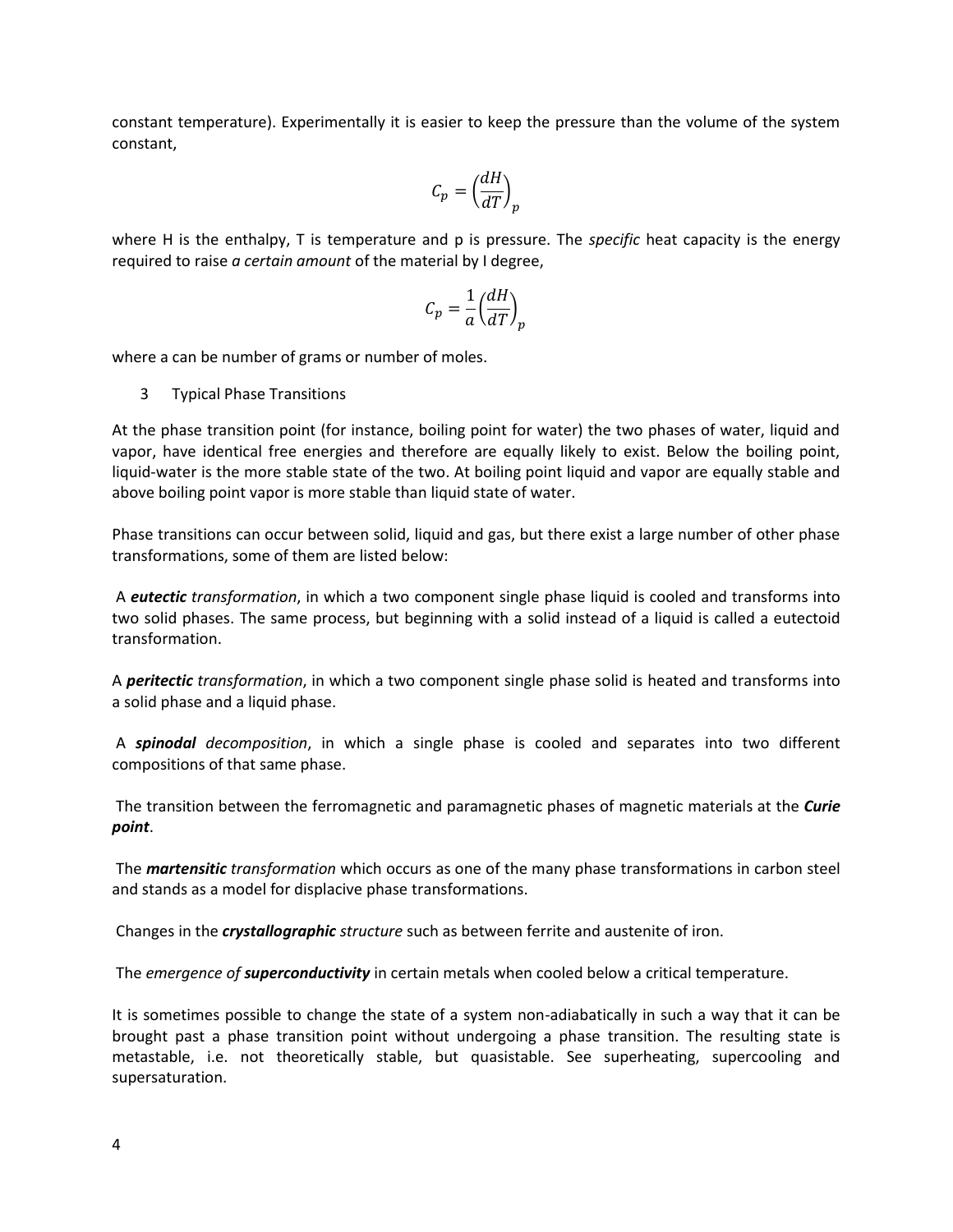#### 4 Thermal Analysis Techniques

Thermal analysis comprises a group of techniques in which a physical property of a substance is measured while it is subjected to a controlled and predefined heat treatment. In differential thermal analysis, which this lab will deal with, the temperature difference that develops between a sample and an inert reference material is measured as both samples are subjected to identical heat treatments. The technique which we will use during the lab is called *differential scanning calorimetry* and it relies on differences in the amount of energy that is required to maintain the sample and the reference material at identical temperatures.

#### 4.1 Differential scanning calorimetry

Differential scanning calorimetry (DSC) is a thermo analytical technique in which the difference in the amount of heat that is required to increase the temperature of a sample and a reference material is measured as a function of temperature. Both the sample and the reference material are ideally maintained at the same temperature throughout the experiment. Generally the temperature program, i.e. how the temperature should vary with time during our experiment, is designed so that the temperature increases linearly with time. In order to determine the thermal response of the sample the reference sample should have a well-defined heat capacity over the range of temperatures that is about to be scanned. The main application of DSC is in studying phase transitions such as melting, glass transitions, crystallization, exothermic decompositions etc. These transitions involve energy changes or heat capacity changes that can be detected by DSC with great sensitivity. The technique was developed by E.S. Watson and M.J. O'Neill in 1960, and introduced commercially at the 1963 Pittsburgh Conference on Analytical Chemistry and Applied Spectroscopy.

#### 4.1.1 DSC curves

The result from a DSC experiment is a curve of heat flux versus temperature or versus time. There are two different conventions, exothermic reactions in the sample are shown as either positive or negative peaks. By integrating a peak the enthalpy of its corresponding transition can be achieved. It can be shown that the enthalpy of transition can be expressed using the following equation:

#### $\Delta H = K \cdot A$

∆H is the enthalpy of transition, K is the calorimetric constant, and A is the area under the curve. The calorimetric constant will vary from instrument to instrument and can be determined by analyzing a well-characterized sample with known enthalpies of transition.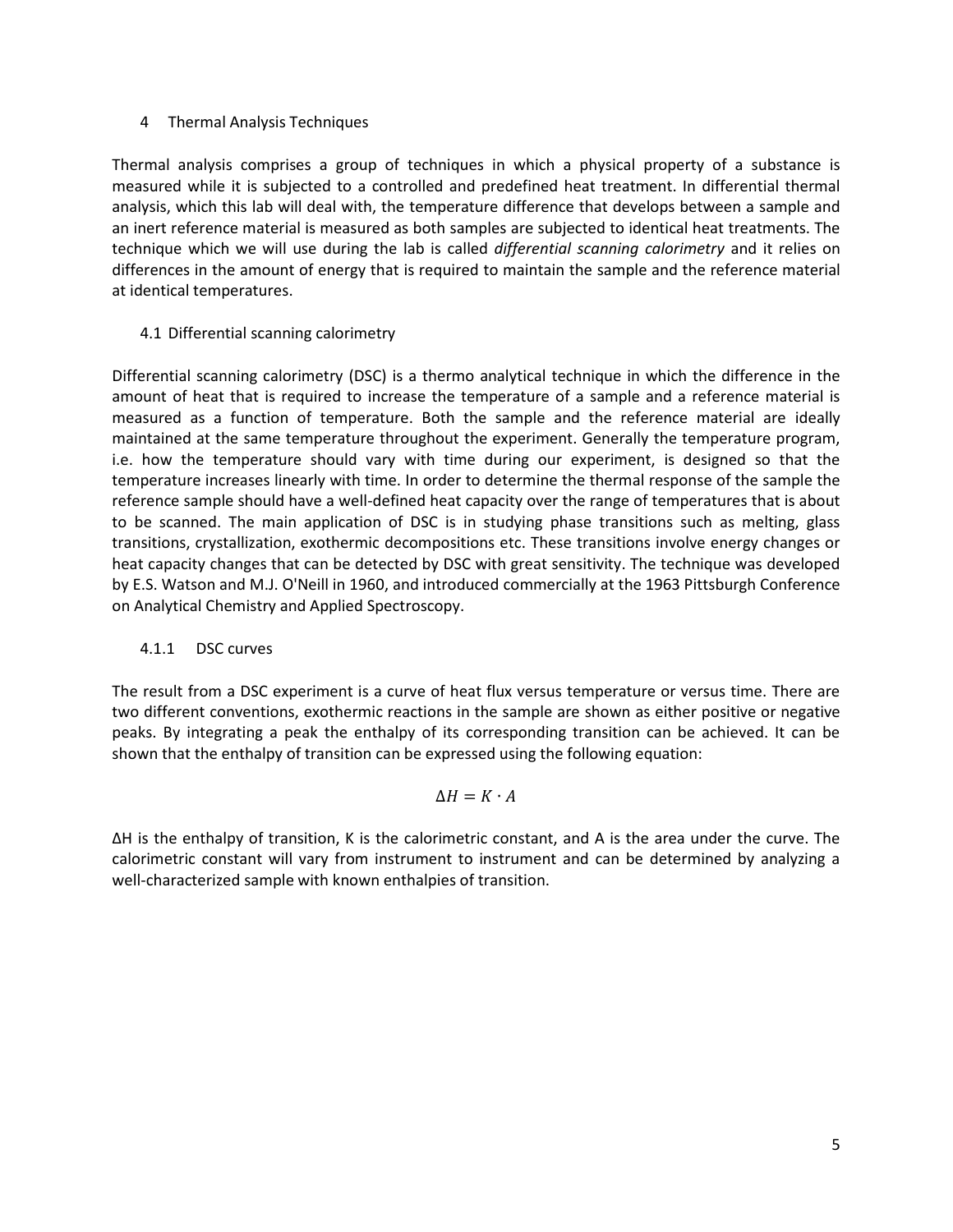4.2 Experimental equipment

The key features of a differential thermal analysis kit are as follows, Fig. 1.

1. Sample holder comprising thermocouples, sample containers and a ceramic or metallic block

- 2. Furnace
- 3. Temperature controller
- 4. Recording system (computer not shown in picture)

#### Schematic



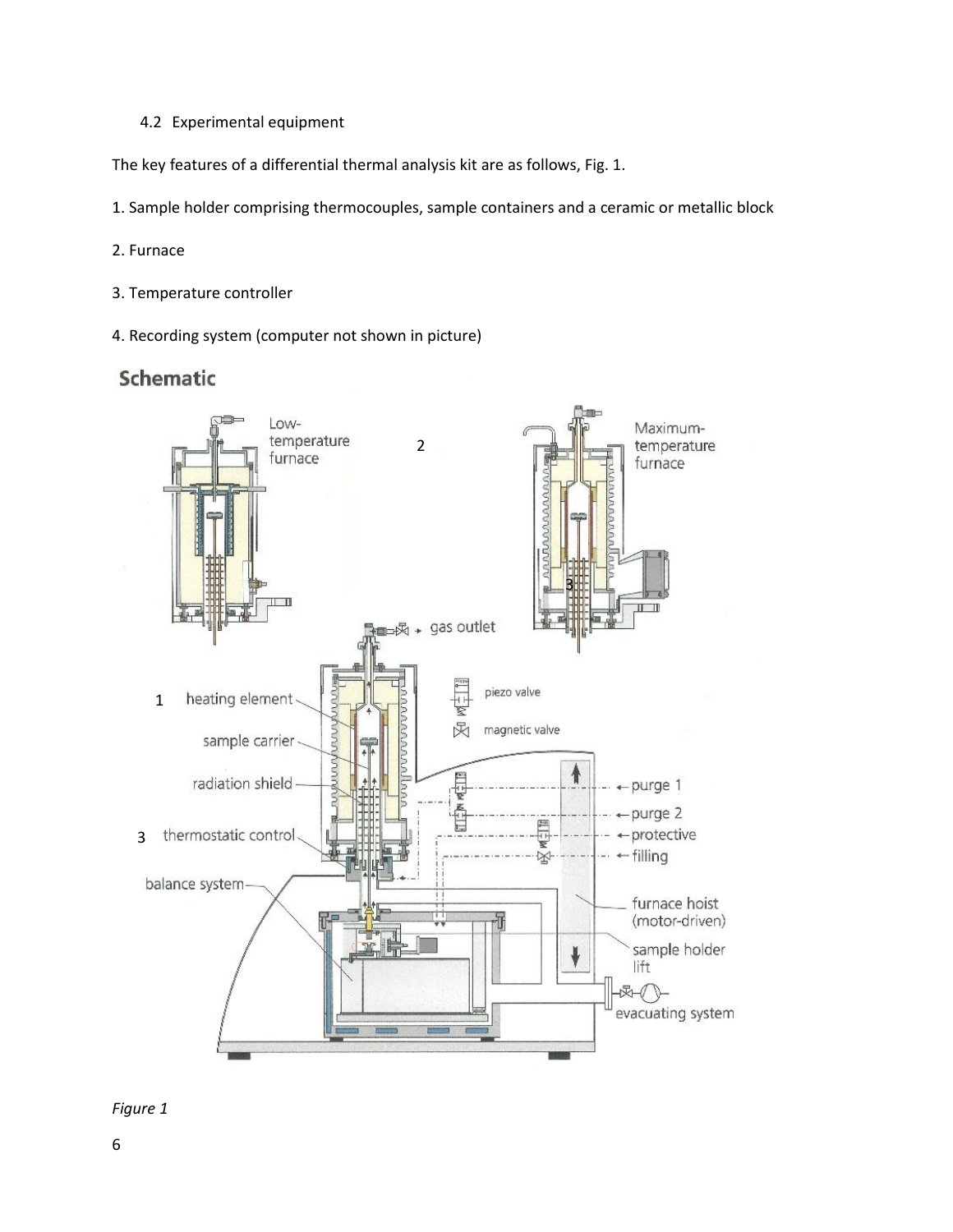The essential requirements for the furnace are that it should provide a stable and sufficiently large hotzone and must be able to respond rapidly to commands from the temperature controller. A temperature controller is essential in order to obtain constant heating rates. The sample holder assembly consists of thermocouples, one for each of the sample and reference material, surrounded by a block to ensure an even heat distribution. The thermocouples should not be placed in direct contact with the samples as to avoid contamination and degradation, although sensitivity may be compromised. Therefore the samples are contained in small crucibles, which may be made of materials such as Pyrex, silica, nickel or platinum, depending on the temperature range and nature of the test. To avoid oxidation during heating a protective atmosphere of helium or argon is sometimes used inside the chamber. One should also make sure that the sample is out-gassed in vacuum at some elevated temperature during several hours if for instance a powder is to be measured.

- 5 Theory and Laboratory Procedure
- 5.1 Melting/Freezing Aluminum Transformation

Aluminium is a silvery white and ductile member of the boron group of chemical elements. It has the symbol Al; its atomic number is 13. It is not soluble in water under normal circumstances. Aluminium is the most abundant metal in the Earth's crust, and the third most abundant element therein, after oxygen and silicon. It makes up about 8% by weight of the Earth's solid surface. Aluminium is too reactive chemically to occur in nature as a free metal. Instead, it is found combined in over 270 different minerals. The chief source of aluminium is bauxite ore. Aluminium is a soft, durable, lightweight, malleable metal with appearance ranging from silvery to dull grey, depending on the surface roughness. Aluminium is nonmagnetic and nonsparking. It is also insoluble in alcohol, though it can be soluble in water in certain forms. The yield strength of pure aluminium is 7–11 MPa, while aluminium alloys have yield strengths ranging from 200 MPa to 600 MPa. Aluminium has about one-third the density and stiffness of steel. It is ductile, and easily machined, cast, drawn and extruded. Corrosion resistance can be excellent due to a thin surface layer of aluminium oxide that forms when the metal is exposed to air, effectively preventing further oxidation. The strongest aluminium alloys are less corrosion resistant due to galvanic reactions with alloyed copper. This corrosion resistance is also often greatly reduced when many aqueous salts are present, particularly in the presence of dissimilar metals. Aluminium atoms are arranged in a face-centred cubic (fcc) structure.

#### *EXERCISE*

Plot energy/weight versus time and energy/weight versus temperature profiles and determine melting temperature of pure Al and the energy involves during the process. Also note the solidification temperature. Compare with literature. Why are the melting temperature and the solidification temperature not the same?

#### 5.2. Polymorphic Transformation (Martensite)

Martensite most commonly refers to a very hard form of steel crystalline structure, but it can also refer to any crystal structure that is formed by displacive transformation. The martensite is formed by rapid cooling (quenching) of austenite which traps carbon atoms that do not have time to diffuse out of the crystal structure. This martensitic reaction begins during cooling when the austenite reaches the martensite start temperature (Ms) and the parent austenite becomes mechanically unstable. At a constant temperature below Ms, a fraction of the parent austenite transforms rapidly, then no further transformation will occur. When the temperature is decreased, more of the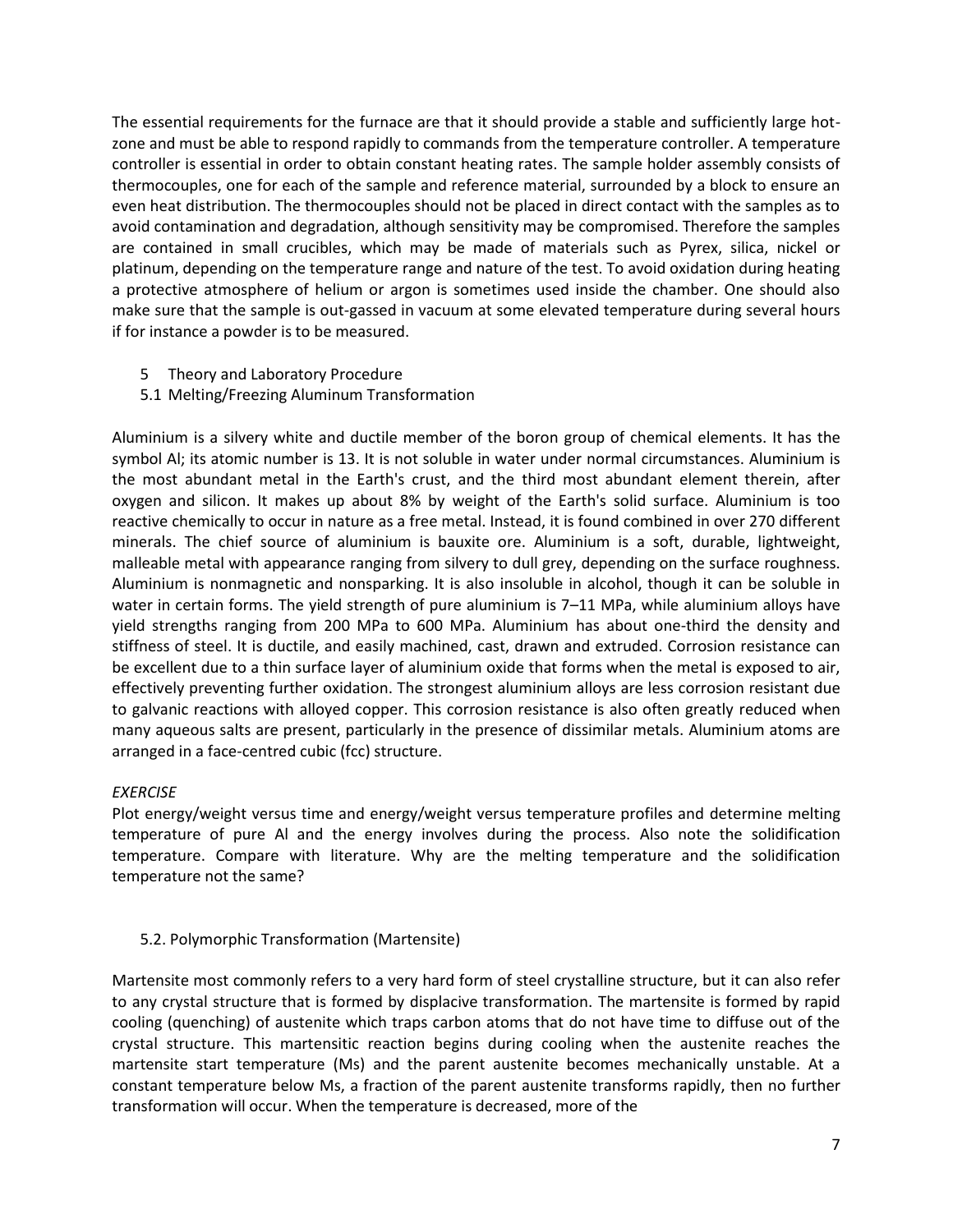austenite transforms to martensite. Finally, when the martensite finish temperature (Mf) is reached, the transformation is complete. One of the differences between the two phases is that martensite has a body centered tetragonal crystal structure, whereas austenite has a face center cubic (FCC) structure. The transition between these two structures requires very little thermal activation energy because it is a martensitic transformation, which results in the subtle but rapid

rearrangement of atomic positions, and has been known to occur even at cryogenic temperatures. Martensite has a lower density than austenite, so that the martensitic transformation results in a relative change of volume. Martensite is not shown in the equilibrium phase diagram of the iron-carbon system because it is a metastable phase, the kinetic product of rapid cooling of steel containing sufficient carbon. Since chemical processes (the attainment of equilibrium) accelerate at

higher temperature, martensite is easily destroyed by the application of heat. This process is called tempering. In some alloys, the effect is reduced by adding elements such as tungsten that interfere with cementite nucleation, but, more often than not, the phenomenon is exploited instead. Since quenching can be difficult to control, many steels are quenched to produce an overabundance of martensite, then tempered to gradually reduce its concentration until the right structure for the intended application is achieved. Too much martensite leaves steel brittle, too little leaves it soft.

#### 5.2.1 Martensitic stainless steels

Stainless Steels, are iron-base alloys containing Chromium. Stainless steels usually contain less than 30% Cr and more than 50% Fe. They attain their stainless characteristics because of the formation of an invisible and adherent chromium-rich oxide surface film. This oxide establishes on the surface and heals itself in the presence of oxygen. Some other alloying elements added to enhance specific characteristics include nickel, molybdenum, copper, titanium, aluminum, silicon, niobium, and nitrogen. Carbon is usually present in amounts ranging from less than 0.03% to over 1.0% in certain martensitic grades. Corrosion resistance and mechanical properties are commonly the principal factors in selecting a grade of stainless steel for a given application. Stainless steels are commonly divided into five groups, and one of them is the martensitic stainless steels are essentially alloys of chromium and carbon that possess a martensitic crystal structure in the hardened condition. They are ferromagnetic, hardenable by heat treatments, and are usually less resistant to corrosion than some other grades of stainless steel. Chromium content usually does not exceed 18%, while carbon

content may exceed 1.0 %. The chromium and carbon contents are adjusted to ensure a martensitic structure after hardening. Excess carbides may be present to enhance wear resistance or as in the case of knife blades, to maintain cutting edges.

#### *EXERCISE*

Plot energy/weight versus time and energy/weight versus temperature profiles and determine temperature of martensite transition and the energy involves during the process. Describe structure changes introduced.